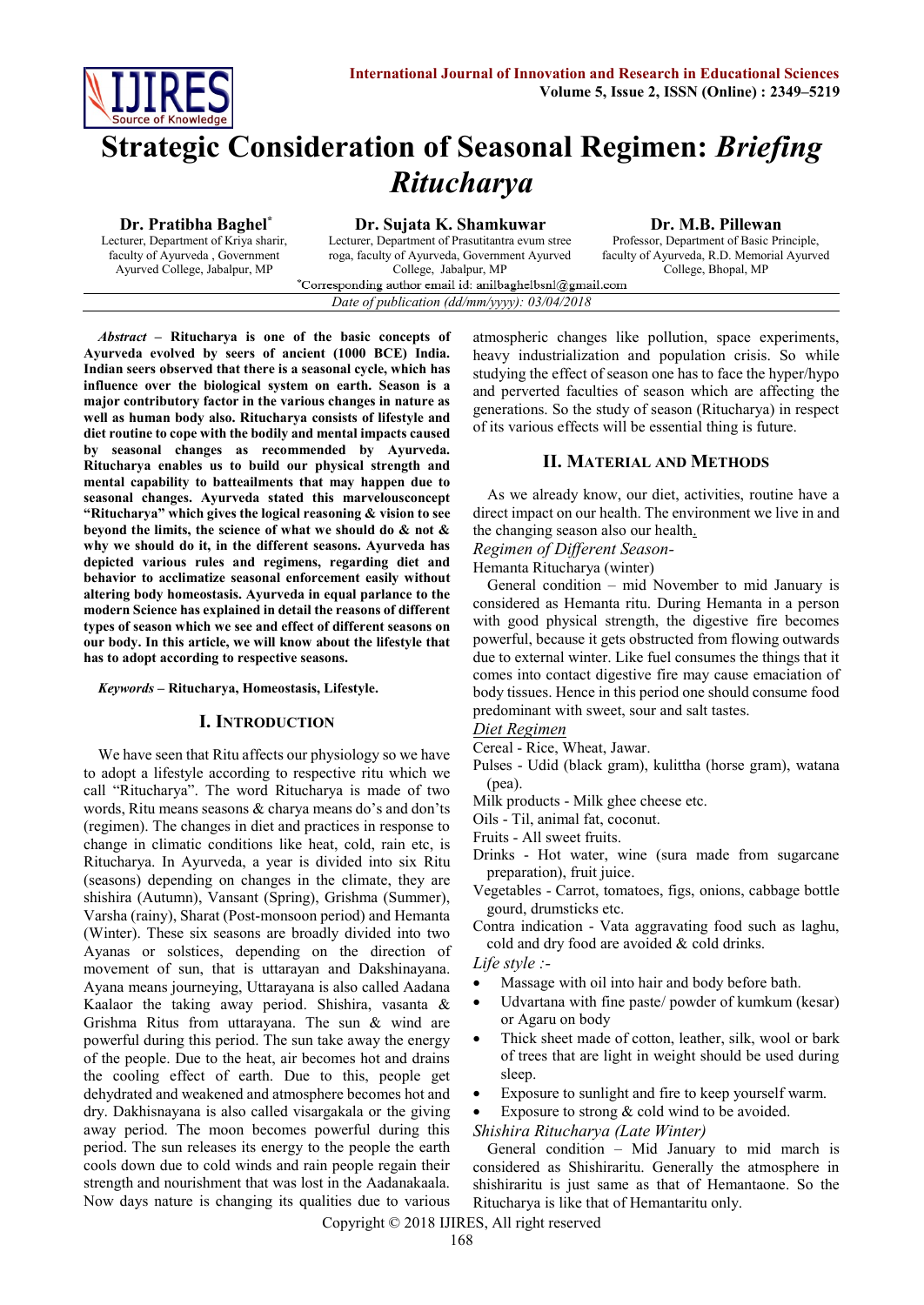



#### *Vasanta Ritucharya (Spring Season)*

General condition – The approximate time is from mid march to mid May. This ritu is supposed to be the most charming, due to natural beauty in the surrounding nature. In this season, increased kapha is liquefied by heat of Sun & comes out of its assaya or receptacle and spreads all over the body. This causes diminished agni (digestive activity) causing diseases of kapha origin like cold, cough, heaviness and fluid accumulation in joints, increased phlegm in lungs etc. Hence kapha should be controlled quickly by resorting to strong emesis panchakarmatherapy such as Vamana, Nasya etc.

#### *Diet Regimen*

Cereals - Yava, old wheat, jawar,

Pulses – Masura, chana, moog etc.

Oils - Mustard, Til oil.

Milk Product – only butter milk.

Vegetables – karela, brinjal, Reddish, Pumpkin, drumstick, suran etc.

Non vegetarian – Roasted mutton of goat, Chicken.

Drinks – Wine, asava (fermented infusion) arista (fermented decoction) Sidhu (fermented sugar can juice), honey mixed with water and water boiled withextracts of chandan.

Fruits – Lemon, Betel nut, pomegranate, Jambul.

Contra indication – Avoid food that is hard to digest, cold, sour, sweet and fatty, New grains, curd, cold drinks, are also to be prohibited.

*Lifestyle:-*

- Physical exercises, dry massage and mild trampling should be done.
- After taking as bath, powders of karpur, chandana, agaru, and kumkuma are applied over the body
- Avoid sleep during day.

*Grishma Ritucharya (Summer Season)*

General Condition - Mid May to Mid July is considered as Grishma Season. The sun brightly shines in summer and absorbs the strength ofthe human beings. Grishmaritu is the season of dehydration, exhaustion, lack of energy and lethargy. During summer, the kaphadosha is regularly decreased due to heat of sun & dryness in the air and there by vatadosha is enhanced. Agni of the person will remain in mild state.

### *Diet Regimen*

Cereals - Wheat, Jawar, Sashtishali Rice.

Pulses - Masura, Moog, pea (Matar).

Milk Products – Curd, ghee, buttermilk & milk

Vegetables - karela, cucumber, Methi,

Non vegetarian – meat of goat, deer, Rabbit.

- Fruits Watermelon, kharbuja, jambhul, grapes, bananas, amalaki, pomegranate, lemon, etc.
- Drinks Drink cold water from mud pot. Panakpanchsara, a syrup prepared with sugarcane, madhuka, date, Kashmarya and parshuka fruits all in equal quantity cold with cardamom powder. Fresh juices can be taken in abundance.

Contra indication – Salt, pungent, sour substances and alcoholic preparations are prohibited.

*Life Style :-*

- Anoint body with chandan paste and take bath with cold water.
- Stay in cool places.
- Wear loose and light cotton dressesto keep the body temperature cool.
- Use perfumes made from substances that posse cold properties.
- Sleep during day is permitted as nights are short.
- Excessive exercise, or hard workand sunshineare to be avoided.

*Varsha Ritucharya (Rainy Season)*

General Condition-mid July to Mid September is considered as varsha Ritu. In rainy season, the agni (digestive activity) Weakens further and gets vitiated by vata. Lacks of sunshine as well as a cloudy atmosphere are uncongenial to health. Hence all methods to mitigate doshas and measures to enhance digestive activity should be adopted.

*Diet Regimen*

Cereals – Old wheat, rice, yava, jawar.

Pulses - Masura, Moog.

Oils - coconut or groundnut oil.

- Milk Products goat milk, Butter ghee.
- Vegetables Karela, Methi, Padwal, broad beans, sweet potato, cucumber etc.
- Non-vegetarian Meat of goat, deer, Rabbit.
- Fruits Mango, Pomegranate, amalaki, grapes, sugarcane
- Drinks Well water, boiled water, lemon juice, yusha (soups) made up from meat. Madvika (grape wine), arista, mastu (water separated from curd)**,** intake of river water, udamantha (beverage prepared with flour of corns mixed with ghee). –
- Contra indication Excessive liquid and wine are to be avoided, the food which are heavy and hard to digest are prohibited.

*Life Style :-*

- Use of boiled water for bath and rubbing the body with Oil properly after bath is advised.
- Medicated Basti (enema) is prescribed, as an evacuative measure to expel vitiated doshas.
- Getting wet in rain, day sleep, exercise, hard work, wind, staying at river bank, and exposure to sunlight are to be prohibited.

*Sharat Ritucharya (Autumn):-*

General condition - The period between mid-September to mid-November is sharat Ritu. In sharat, the sun is very hot so the atmosphere is also very not and penetrating. After the exposure to cold weather in rainy season, if a person comes into contact with sharp sunlight, the pitta dosha accumulated during rainy season get aggravated. To pacify or suppress pitta dosha, medicated bitter ghee, purgation and bloodletting are advised.

#### *Diet Regimen*

- Cereals Rice, Wheat, Jawar, Java of more than are year old.
- Pulses Moog, Tur, Chana, Masura, Beans.
- Meat meat of goat, rabbit, chicken, Pigeon, peacocks.
- Oils Ghee medicated with bitter medicines.
- Milk products Butter milk, Plain milk.